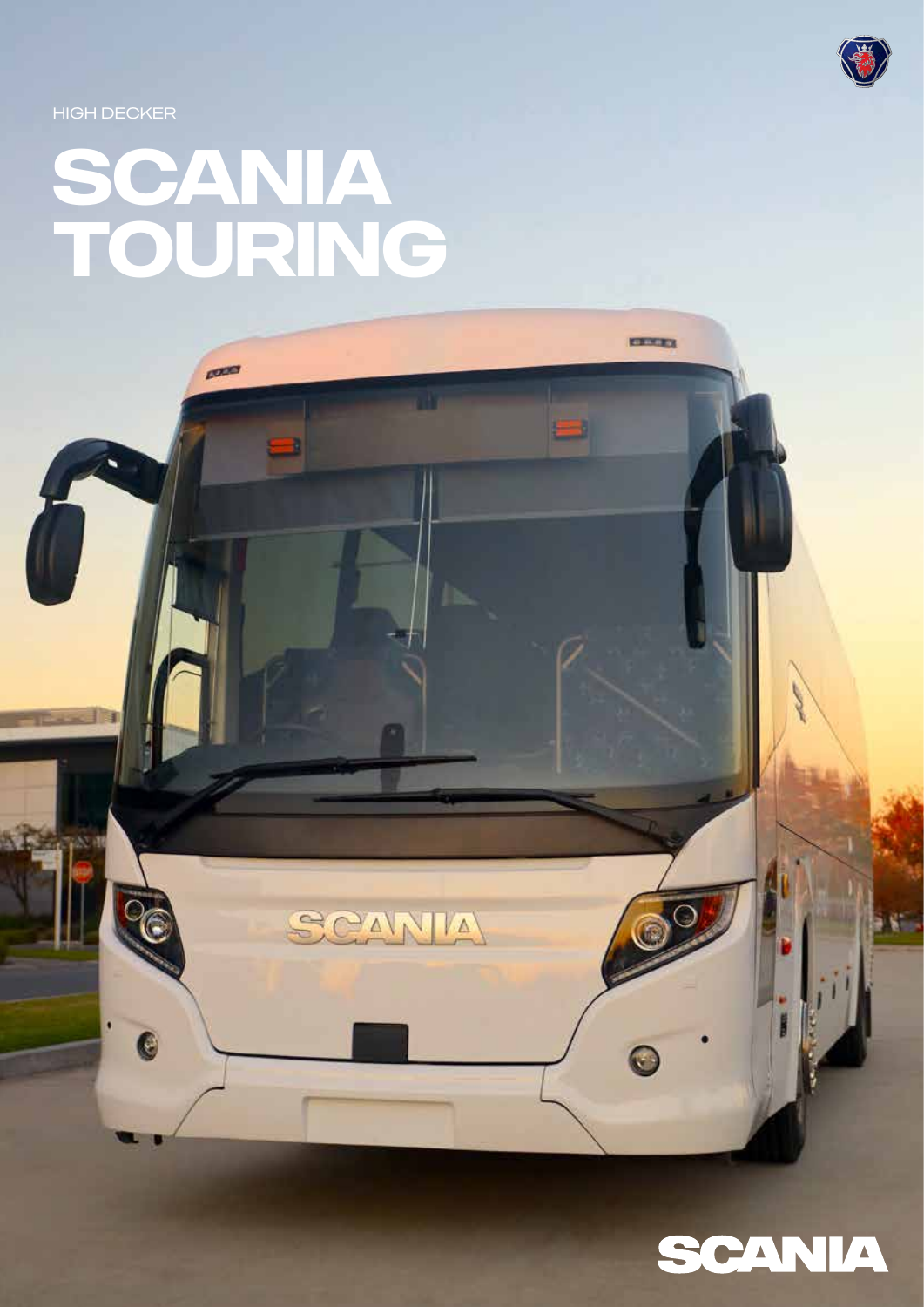2 3

## **Efficient, reliable and comfortable**

Based on more than a century of engineering experience, the new generation of Scania Touring has been developed to meet the demands of today's and tomorrow's travel operators. Energy efficient and available in a wide range of powertrains, it offers the latest technology in everything from safety systems to reduced emissions and noise levels. And through excellent uptime and fuel economy, high levels of passenger comfort and generous luggage capacity, Scania Touring allow sustainable mobility to go hand-in-hand with operating economy.

#### **Sustainable efficiency**

 Travel operators know the importance of keeping costs to a minimum and fuel consumption is one of the main contributors to operating cost. An energy efficient powertrain can therefore offer significant savings.

 Having the right vehicle for the operation and using it efficiently is the best way to minimise environmental impact. Scania's offering includes conventionally powered coaches that run on commercially viable renewable fuels – biodiesel/FAME and HVO – in order to meet the requirements of all travel operators.

 Through high quality vehicles with innovative technical solutions and outstanding fuel efficiency, top-quality repair and maintenance services, and a range of driver services, we address fuel consumption from several angles, helping operators to reduce emissions.

#### **Energy efficiency that lowers operating cost**

#### **Ensuring availability through reliable solutions**

Reducing vehicle downtime and increasing utilisation is essential for the profitability of travel operators. Our coaches are well designed and built on proven technology and components, resulting in chassis and powertrains that are dependable, durable, and robust. That reliability is key to minimising time in the workshop and maximising utilisation of the vehicle.

 That is why we have made sure that sensitive and expensive components are protected in the event of a collision. Limiting damage and avoiding deformation of components such as the steering and aftertreatment systems is critical for minimising costs, as well as complex and time-consuming repairs.

 Additionally, Scania coaches are designed to facilitate maintenance and to make it as efficient as possible. Here, Scania offers professional and proactive workshop services tailored to operational and individual vehicle needs, with excellent parts availability, to secure maximum uptime.

#### **A first-class driver area**

 A quality driver environment can play a crucial role in reducing the risk of incidents by maintaining driver comfort and alertness, while also offering a great workplace.

Scania develops and offers highly energy efficient powertrains. Compared to previous models, the new generation of Scania Touring can save up to 6% in fuel and emissions, without compromising on performance. This is achieved through a number of factors, with the most significant savings coming from enhanced engine efficiency and improved cruise control with active prediction.

 Beyond the powertrain, driving style is another major factor that affects fuel consumption. Our driver services typically reduce fuel consumption and emissions by as much as 10%, with the driveability of Scania coaches and our advanced driver assistance systems as well as our top-quality maintenance services resulting in additional savings.

 The driver area in Scania coach is simply first-class and can even be said to be industry leading. A great turning radius, good visibility, and an overall well-balanced vehicle makes for excellent driveability, while advanced driver assistance systems give the driver good control of the vehicle through improved assisted handling, steering and braking. These systems include features such as attention support, lane keep assistance, lane change collision prevention and adaptive cruise control with active prediction that help to prevent accidents or minimise potential damage. Due to the demanding work environment, operators also face challenges when it comes to sick leave and employee retention; that is why we have designed the best possible work environment for drivers in terms of ergonomics, reachability, climate control, safety features and an overall quality feel.

ANTARA ANTAN MERIDIAN

A comfortable passenger experience

 Scania Touring have a forgiving suspension, smooth gearbox transition, powerful engines and well-balanced weight distribution that create a relaxing and comfortable passenger experience.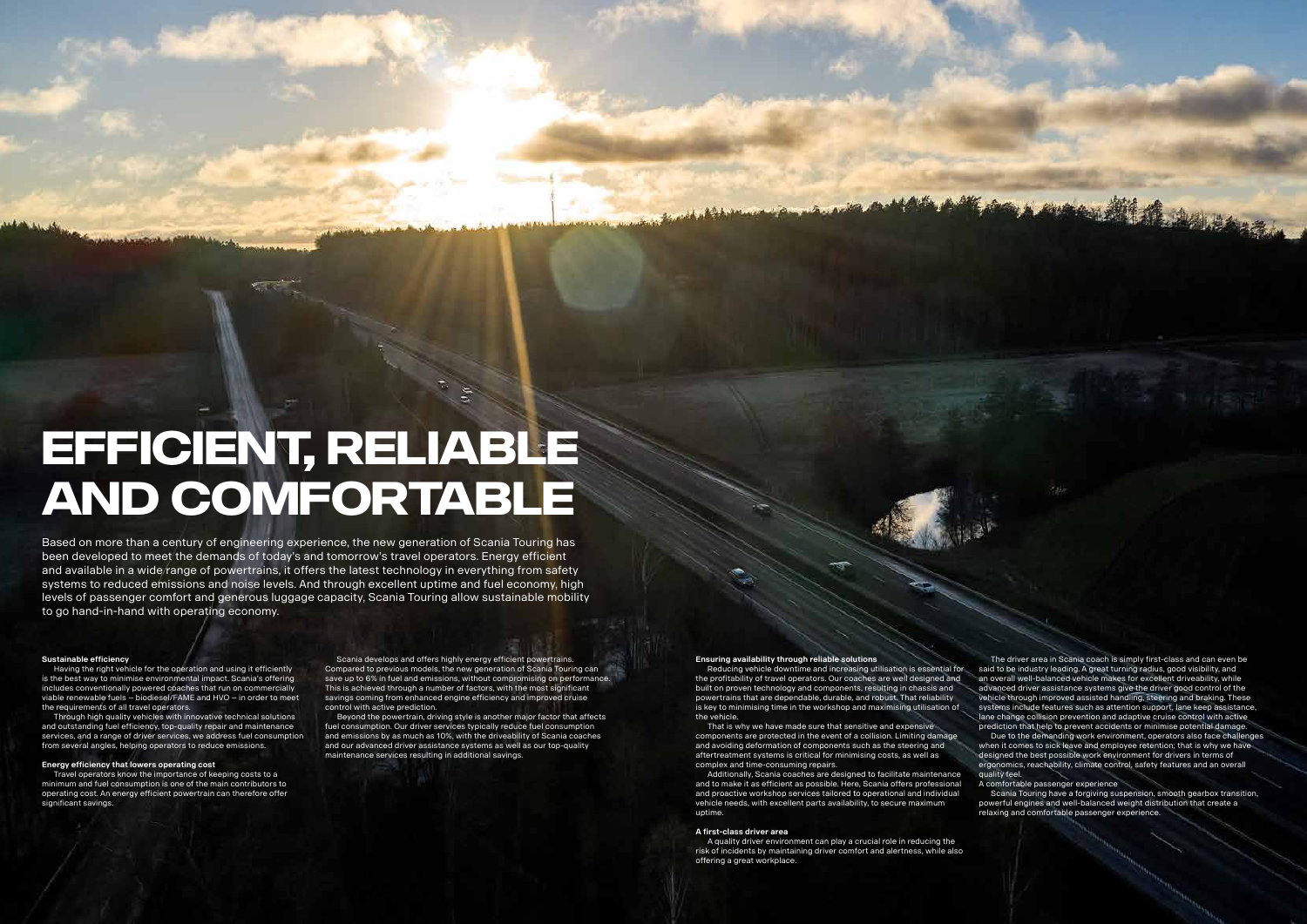#### **Driver area**

The driver area has a completely new design with improved ergonomics, safety, comfort, and driveability.

- Excellent ergonomics and reachability • – pedal placement, leg space, driver height settings, flexible switch placement due to CAN functionality and more.
- Increased safety advanced driver assistance systems (ADAS), electropneumatically activated parking brakes.
- Excellent drivability great turning circle, advanced driver assistance systems, and improved assisted handling, steering and braking.

#### **Interior**

The interior has a completely new design with a modern, sophisticated coloration.

- Bright, light colours of the upper parts of the interior and a darker, calmer base on lower parts.
- Characteristics Scania coloration with a bright, clean passenger area and a dark, restful working area for the driver.
- Larger refrigerator in dashboard.

#### **Safety features**

A range of functions support the driver whether they are on the open highway or in busy city environments;

with improved electronic control units (ECUs) and functions that improve performance and facilitate diagnostics for repair and maintenance. It also enables new functionality within ADAS and autonomous transport systems.

- Adaptive cruise control with active prediction – assists the driver in keeping the distance to vehicles in front of the coach.
- Lane keep assistance supports the driver in keeping the vehicle between the lane markers.
- Blind spot warning detects other vehicles located in the driver's blind spot area.
- Electro-pneumatically activated parking brake – locks the brakes until acceleration is activated, thereby preventing unintentional vehicle motion.
- Vulnerable road user collision warning detects cyclist and pedestrians close to the vehicle.
- Underrun protection rigid beams in the front and the rear protects other road users and sensitive components.

**Front suspension technology**

Without compromising on passenger capacity, the front suspension offers excellent passenger comfort and increased

load capacity.

capacity is increased from 7.5 to 8.0 tonnes. It also enables optimised weight distribution between the front and rear axles.



powertrains enable fuel savings of up to 6%, while the addition of cruise control contributes to further savings.

## **PRODUCT DESIGN FEATURES**

The high decker Scania Touring meets the needs of operators on every continent. With total design and production control over the body, chassis and powertrain, Scania delivers unrivalled reliability, durability and performance.

31 litres (usable volume).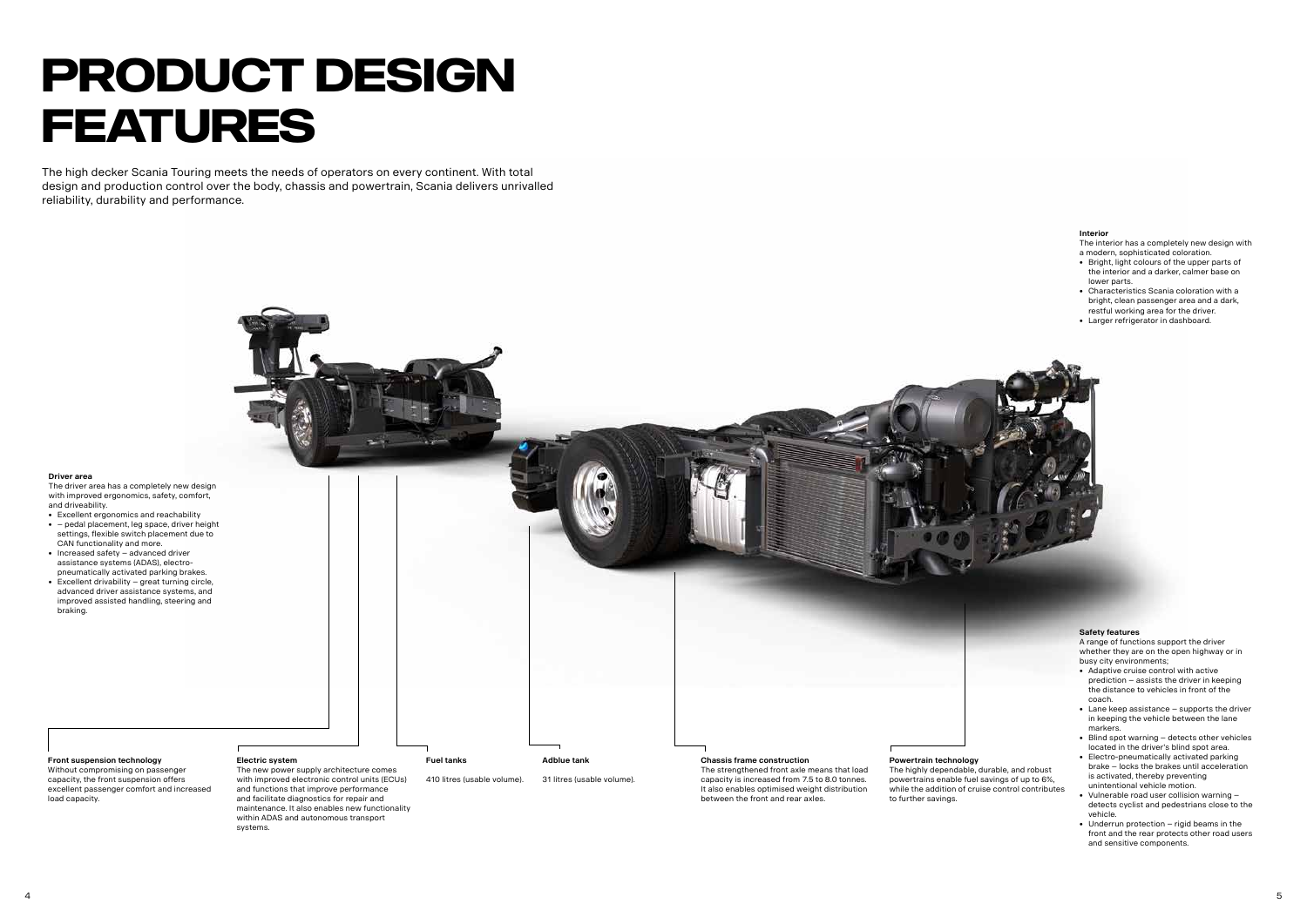#### **Powertrains**

The high decker Scania Touring is available with a wide range of energy efficient and reliable powertrains optimised for longer distance traffic.

#### **Floor level**

The aisle in the coach is lowered, resulting in higher passenger comfort through fewer steps in the staircase, full standing height, and easier access to seats, without compromising on luggage volume.



| Combustion. Euro 6 | Output                        | Torque                    | <b>Emissions control</b> | <b>Fuel options</b>    |
|--------------------|-------------------------------|---------------------------|--------------------------|------------------------|
| 9-litre            | 360 hp (265 kW) at 1900 r/min | 1700 Nm (1050-1475 r/min) | <b>SCR</b>               | Biodiesel. HVO. diesel |
| 13-litre           | 370 hp (272 kW) at 1800 r/min | 1900 Nm (900-1340 r/min)  | <b>SCR</b>               | HVO. diesel            |

Fuel capacity (usable volume): 410 litres

#### **Gearboxes**

6-speed fully automatic gearbox (ZF EcoLife 2)

12-speed manual gearbox with Scania Opticruise and retarder

**13-litre, 370 hp** HVO, diesel **9-litre, 360 hp** Biodiesel, HVO, diesel



**2-axles, 12.3 m**





#### General

**Wheel configuration:** 2-axle Dimensions **Length:** 12.3 m

| Width: $2.5 \text{ m}$ |  |  |
|------------------------|--|--|
| <b>Height:</b> 3.80 m  |  |  |
|                        |  |  |

#### Passenger area

Up to 57 seated passengers

**Equipment:** Open overhead luggage racks, interior LED light front and on the steps, soft ceiling, aisle lighting ceiling and floor, reading LED lamp.

**Optional:** Camera surveillance, infotainment system, USB charging port.

#### Driver area

#### **Seating:** Heated driver seat ISRI with 3-point seatbelt

Support systems: Scania driver support, lane change collision prevention, adaptive cruise control with active prediction, advanced emergency brake, electro-pneumatic parking brake, vulnerable road user collision warning, blind spot warning, hillhold and Scania Fleet Management which collects, saves and sends information from the vehicle for analysis.

**Equipment:** Map reading light, electrically operated driver's window, electrical sun blinds at windscreen, refigerator in dashboard, microphone, Scania remote control.

Luggage compartment

Luggage space

9 m3. Manual operated top-hinged doors.



#### Powertrains - Combustion, Euro 6

**Biodiesel, HVO, diesel:**  9-litre 360 hp (265 kW), torque 1700 Nm

**HVO, diesel:**  13-litre 370 hp (272 kW), torque 1900 Nm

**Fuel capacity (usable volume):** 410 litres **Adblue capacity** (**usable volume**): 31 litres

#### **Gearbox:**

12-speed gearbox with Scania Opticruise 6-speed fully automatic gearbox (ZF EcoLife 2)

Electrical systems

Xenon headlights, LED daytime running, position and indicator lights, LED side and rear lights, fog lights, Battery 230 Ah, Alternator 2X150

#### Brakes and safety equipment

Disc brakes, electronic brake system (EBS), anti-lock brake system (ABS), lane departure warning (LDW), advanced emergency brake (AEB), traction control (TC), hill hold, bus stop brake, rear view camera, emergency mirror and hammers

#### Suspensions and wheels

**Front suspension:** Rigid axle Whole front kneeling, total raising and lowering **Tyres:** 295/80 Continental on 8.25 Durabright alloy (incl spare)

Doors and windows

**Optional:** Wheelchair lift